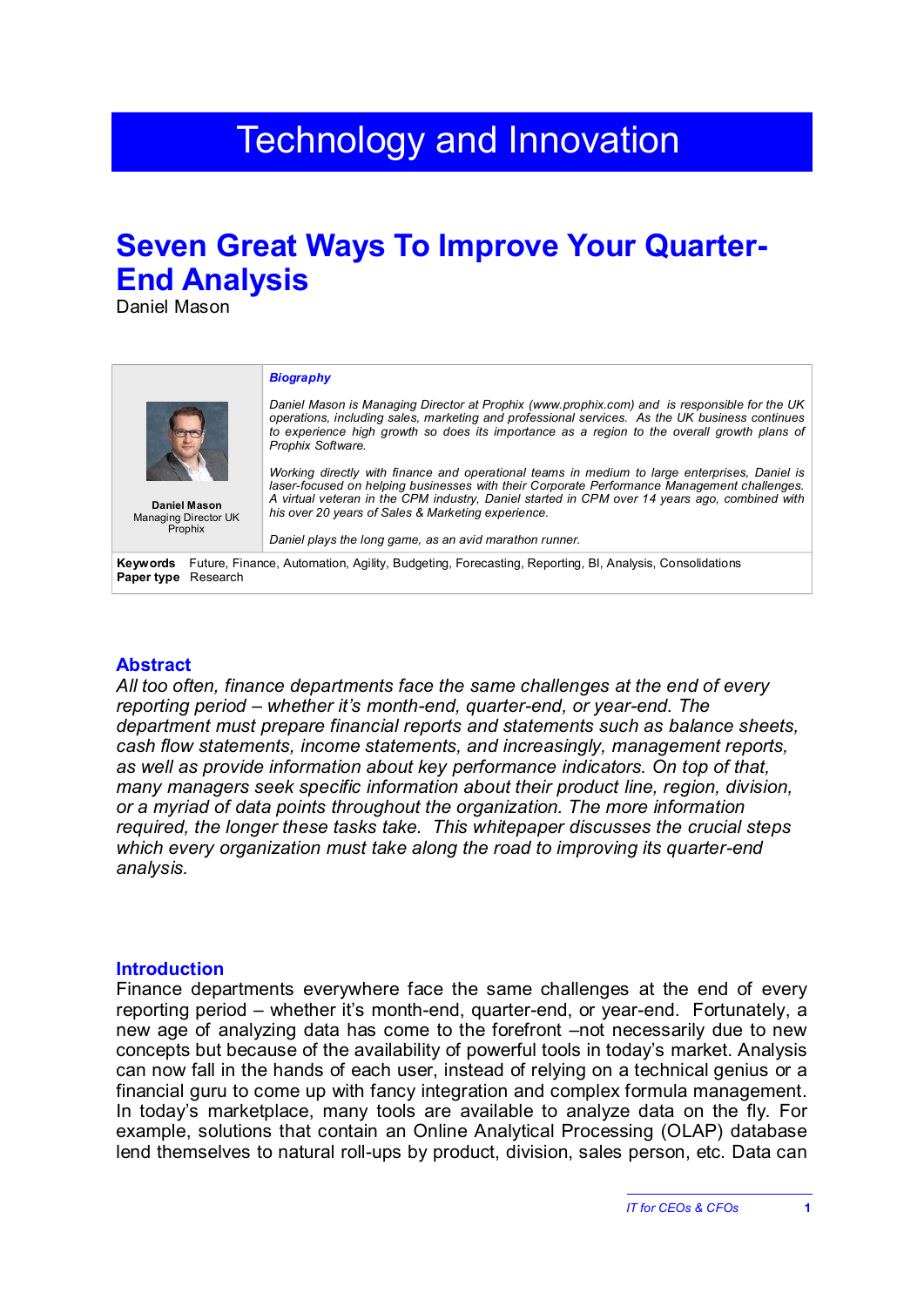be sorted or grouped in a manner that makes sense. Many companies, unfortunately, spend too much time just preparing the reports.

To be competitive in the market, companies need to move beyond simply reporting; they need to analyze the data in the reports and adjust their tactics based on the results. Taking it a step further, the implementation of an automated rolling forecast provides a key tool for analysis and informed decision-making. Use these tools to move beyond reporting and spend more time on the analysis of your key performance indicators.

This whitepaper offers insightful information about such a process. It is presented in seven steps and touches on tools available in the market that will help all departments get key information from their data. If you follow these steps, spreading analysis throughout the company will ultimately make your business more competitive.

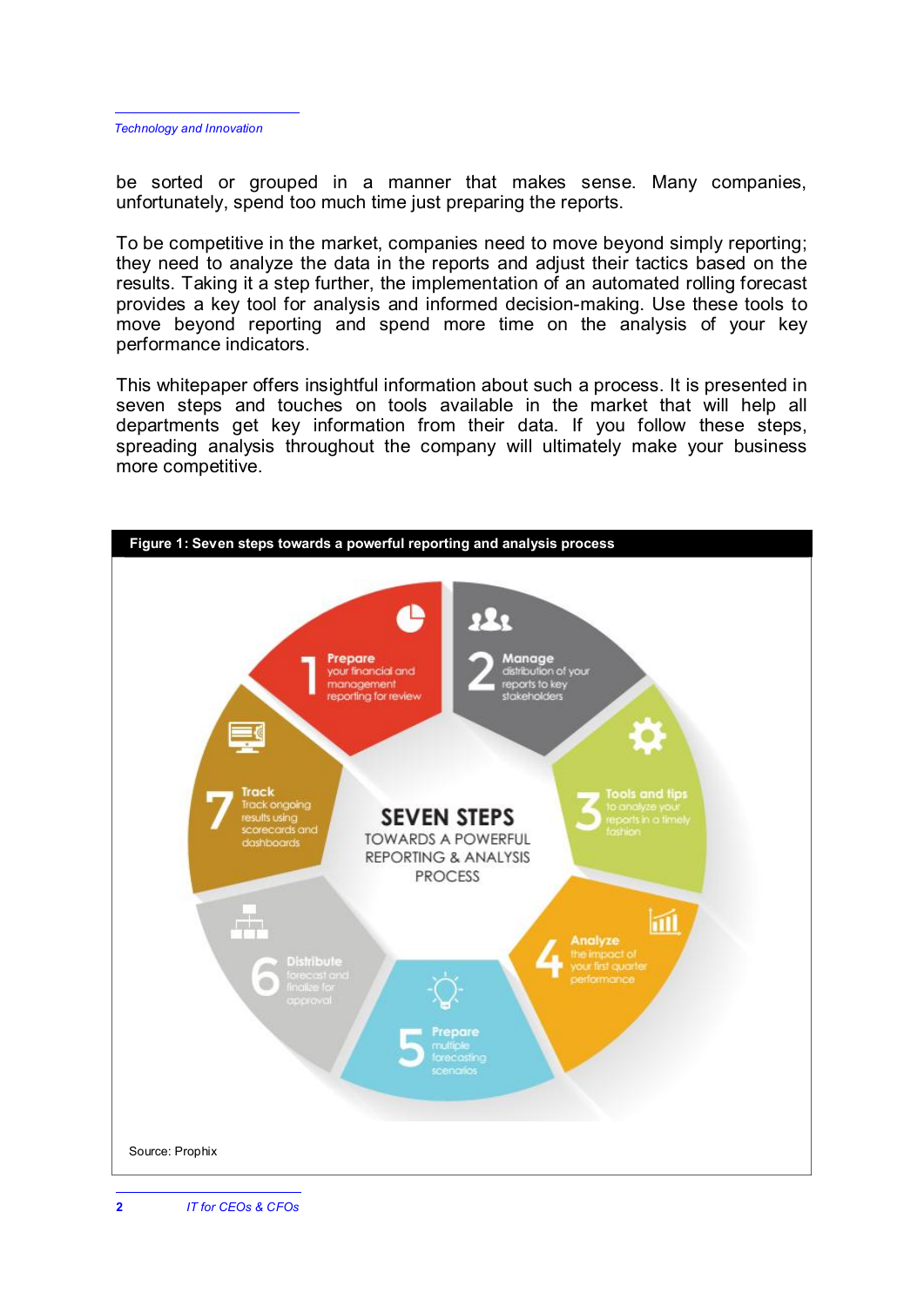## **Challenges**

One of the biggest challenges facing finance departments is the time it takes to prepare reports and statements. All information must be pristine and error-free, which is the nature of financial reporting, and usually slows down the process due to checking and double-checking. There are added pressure points, such as everchanging compliance requirements, putting pressure on the finance department to the point where they cannot add any insight or value beyond simply delivering the results. Given some extra time, many highly-trained finance leaders can provide value-added analysis of data by doing an investigation of the data points.

When using the most popular reporting tool, Excel, the challenges have been clearly laid out—the lack of security, automation, workflow, control and consolidation functions. These challenges may seem manageable at first but as the business grows, or as the market becomes more competitive, in-depth analysis is forced not only onto the finance department but every department. Unless you are an Excel wizard, the answers don't just jump out from the spreadsheet. To be more effective, other tools should be placed in the hands of all users so that anyone can investigate data that stands out. As each person performs their own analysis in Excel, where does the data come from? Is everyone starting from the same page? Is there a single source of truth? If not, every conclusion will be different.

To overcome this problem, standard reports should be delivered throughout the entire organization. But what happens when the report consumer has a question? Who generally answers these queries? Just when the finance department finishes delivering the reports, it's time to field the questions. Yet another argument to deliver analysis tools in the hands of the report consumer. It makes sense for the finance department to put the reports together and have everyone starting from the same place. But each report consumer has his or her own interests, and hence the analysis of the data in the reports spreads out like a spectrum. With the proper tools, report consumers could look behind the numbers and drill down into the data as he or she desires—making reports the starting point of an investigative journey, not the end point to a finance task.

Imagine you can dynamically create trend charts or perhaps drill down from an expense account right through to the accounts payable transactions in an ERP system. Even better, the marketing director could find out how much money was spent all of last year in print advertising without bothering the finance department to pull files or copy invoices for analysis by hand. The report becomes a "portal to financial analysis" and what you do with the information could control your place in the market.

#### **1. Prepare your financial and management reporting for review**

Before a report or statement is prepared some obvious, yet important things need to happen. Consolidation is important to this process and can often be complicated – especially if there are multiple entities, currencies, or legacy systems. There are many systems in most organizations –different ones for personnel, operations, sales and marketing, services and even finance. Providing a high-level and unified view of the business can often be challenging when data from multiple systems has to be brought together.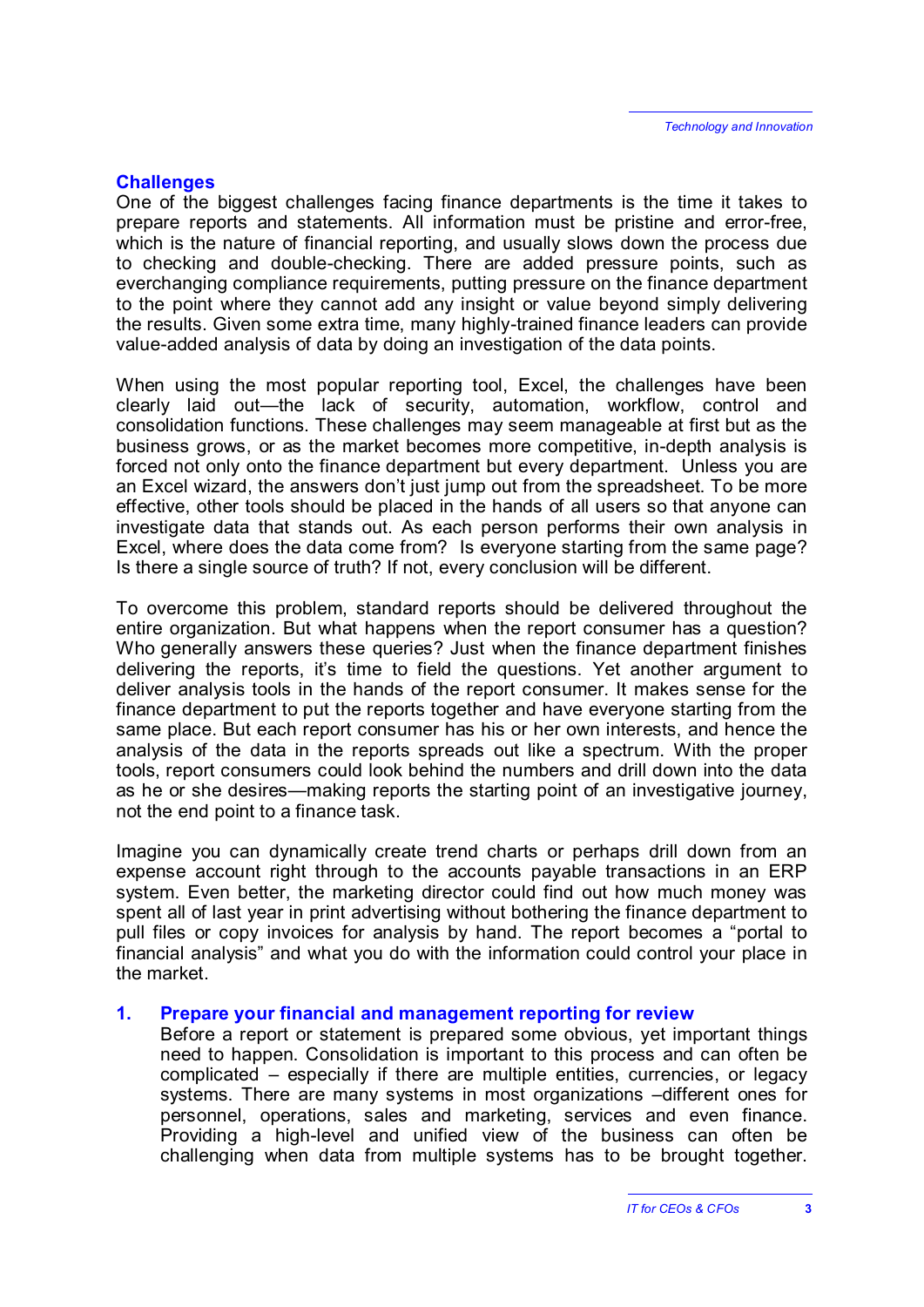There are different approaches to consolidating information. Large ERP vendors suggest you consolidate everything in one database. This is the case for SAP or Oracle, for example. This is not a bad approach; all departments, all functions and all business processes can generally be consolidated into a master database.

The downsides are the cost of managing such a system, the infrastructure required and the overall cost of licensing and maintenance. Additionally, many of these systems do not specialize in data analysis and reporting. They are very good at managing transactions but less than best-in-class when it comes to performance management, which includes budgeting, forecasting, reporting and analysis. Cautionary notes include cost, implementation time and the consolidation of data to a unified system, even if there are only a few legacy or sub-systems.



Additionally, investigate the reporting capabilities carefully. Many ERP reporting systems are not best-in-class, and ultimately, you will end up in "Excel Hell." Best-in-class reporting systems can connect many databases and ERP systems and don't necessarily copy all transactional data across but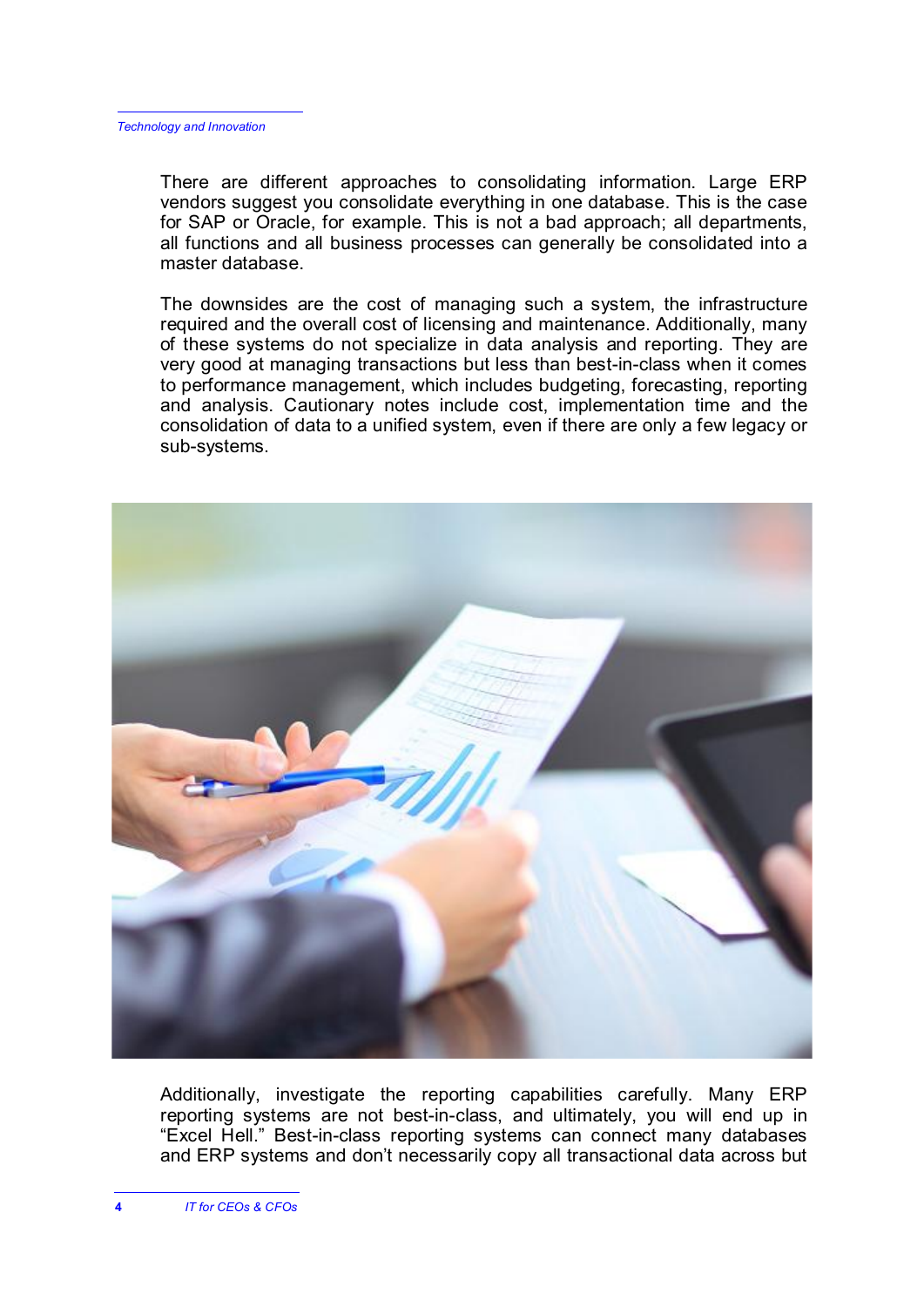instead simply report on the transactions at a roll-up level with drill-through capability to investigate transaction details. Why build a large data warehouse when you already have the data in many systems? Instead, create a data mart with the ability to access the data at its source.

The best reporting solutions are also quite user-friendly. Many of them feature an Excel-like look and feel, giving users instant familiarity and the comfort level required for a high adoption rate. Another key tip: make sure that reports can be created quickly using the reporting solution. If IT is required, you automatically have a bottleneck.

Finally, remember to look for a solution that doesn't just create reports but creates a reporting system – one that's interactive and allows report consumers to do more than just look at static numbers.

#### **2. Manage distribution of your reports to key stakeholders**

Another issue that often arises is the delivery of reports and statements. Often, different entities have different reporting requirements. Or, perhaps there are security issues that do not permit everyone to see the same reports. The result is that multiple reports are required to deliver the same information to different levels of the organization. Again, with a "reporting system" as opposed to a report, best-in-class solutions handle this automatically. These systems allow you to create a security hierarchy that automatically determines the required information on reports for specific users. Solutions, such as Prophix, expedite the report creation process by generating one report, then automatically distributing the reports – and during the distribution process, stripping the data that is not permitted based on the recipient's access rights.

#### **3. Tools and tips to analyze your reports in a timely fashion**

Once a report has been delivered and reviewed, a natural question may be "how did we get that number," or "how did we compare to last year," or "how does this compare to plan," or even "how does this impact our forecast?" These questions are so common that in fact, it's probably part of the report package. However, if there are other questions, they are usually sent back to the report generator, which is generally the finance department.

One tool that helps you answer most questions quickly and easily is an OLAPbased reporting tool. It's basically a giant pivot table that allows you to change around the rows and columns, as well as perform multilevel filtering. Filter by any item and then present the data across rows by any other dimension (for instance, time). This is hard to visualize but the end result isn't. Simply put, you can arrange the data however you like by dragging and dropping any item such as Product in the row, and Time in the column, Revenue in middle you can instantly see revenue for all products across all times in your database – a giant product revenue table. Add Region as your page filter, and viola, you have revenue for all products across all time by region. This is a very simple example of OLAP's power.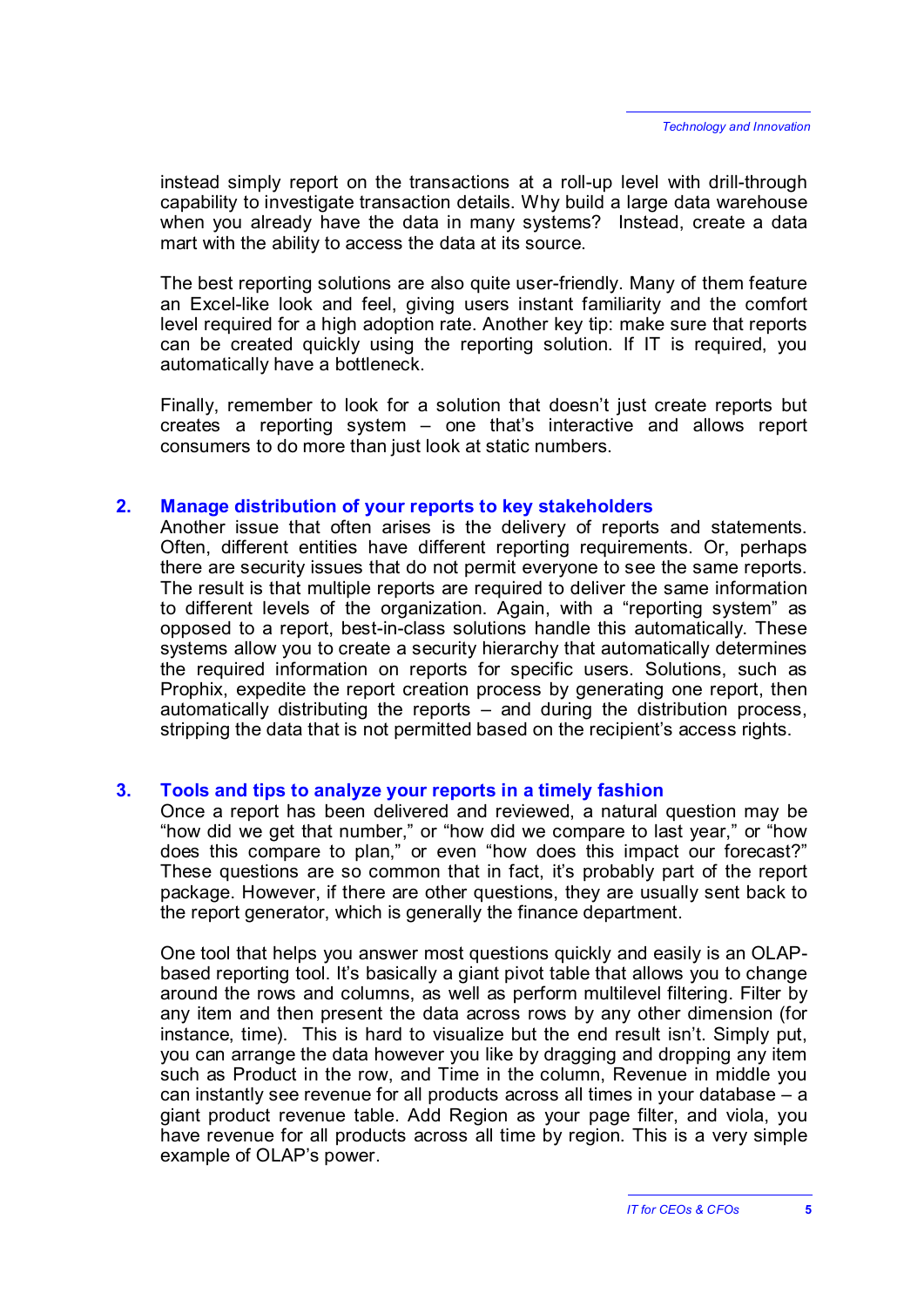A simple tip is to ensure your reporting and analysis solution has OLAP capability. Another helpful feature is to ensure your tool also has drill-through functions. This allows your reports to be generated quicker, yet provides the consumer the ability to connect to the source system in order to see the actual entries in that system.

The solution should also provide this level of functionality to the report consumer. This by passes the need to contact the finance department for interrogation of data. This idea can be taken even further if the solution is right. Some reporting and analysis solutions are so easy to use that you can permit the end user to not only interrogate the data but also generate a snapshot of the values that are being viewed on screen. This is in fact allows the end user to create his or her own reports when formatting capability is added to the feature list. Don't go overboard; many very good reporting solutions are complicated to use and resemble a software developer's tool kit for writing code. The tools might be there to create reports but no one will know how to use them, nor will they want to learn.

## **4. Analyze the impact of your first quarter performance**

Analyzing the impact of your first quarter performance depends on how your business is run. However, built-in features that come with good reporting and analysis solutions, such as variance and trend reports is a good start. These are common reports but the real trick is generating these types of reports on the fly. Most reporting and analysis solutions have standard variance and trend reports but when a report consumer decides to investigate behind the initial report numbers, he or she may choose to do a variance at a lower level of detail provided in the standard reports. Having a best-in-class reporting solution allows this type of functionality at any point during the investigation process.

Again, use a system that allows you to start with a report and follow the trail or breadcrumbs that ultimately get you to the details you need. Then, generate a new report, a trend chart, variance analysis, or simply step back one level. This sort of functionality marries browsing through reports, like using Internet Explorer, with powerful sorting, filtering, charting and other functions well beyond Excel.

Often, the tools we use limit our imagination on analysis, as it would take too long to manually create these types of views with the data that we accumulate. Here are some questions you may ask your vendor that will aid your ability to analyze data quickly:

- Can we create a trend report on a piece of data?
- If a number looks odd, what was it last year? How about the year before that? How about the last five years?
- Based on history, what will the future projection be?
- What about quickly comparing to other products, regions and so on?